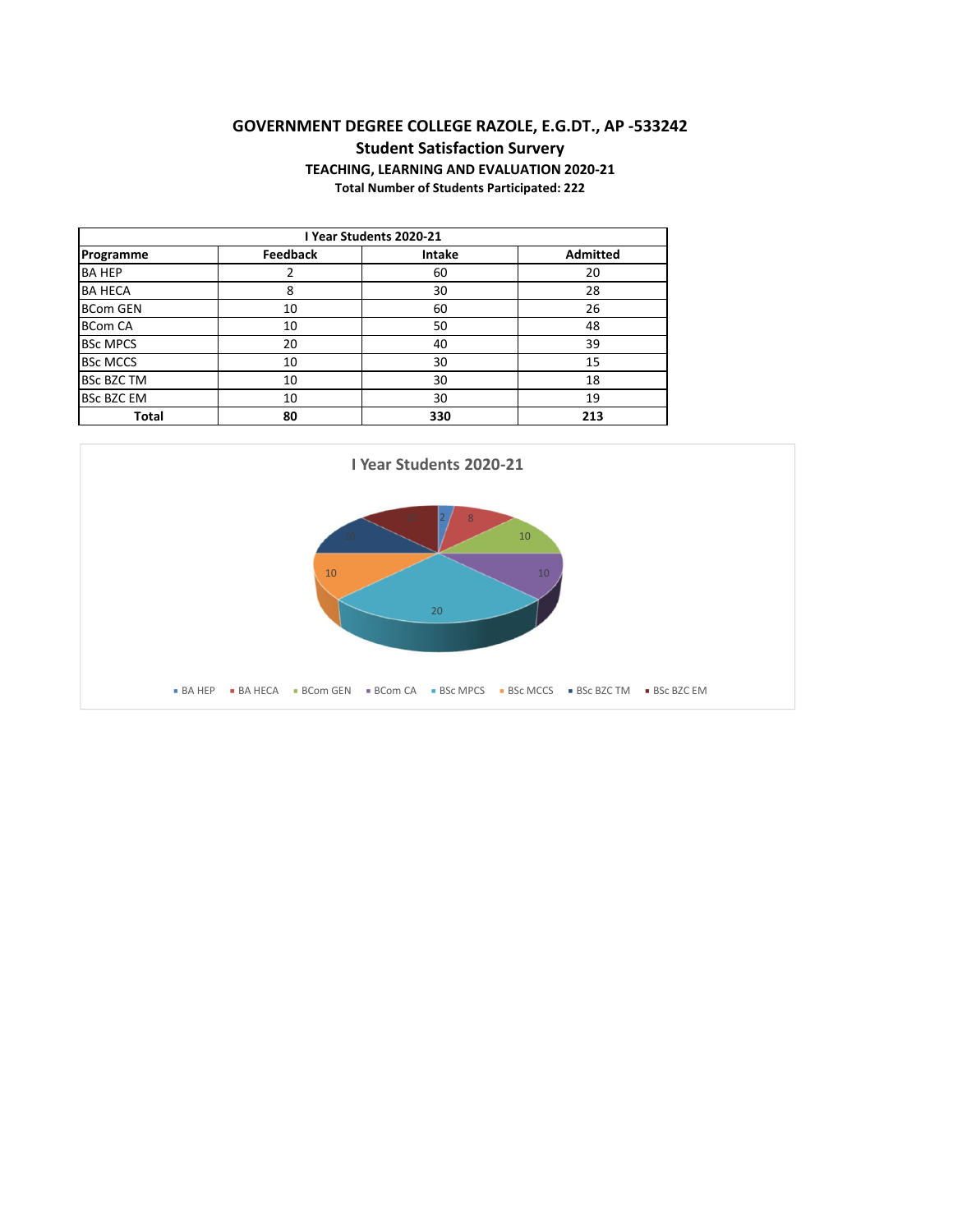| Il Year Students 2020-21 |                 |        |                 |  |  |
|--------------------------|-----------------|--------|-----------------|--|--|
| Programme                | <b>Feedback</b> | Intake | <b>Admitted</b> |  |  |
| <b>BA HEP</b>            | 9               | 60     | 25              |  |  |
| <b>BCom GEN</b>          | 6               | 60     | 10              |  |  |
| <b>BCom CA</b>           | 4               | 50     | 13              |  |  |
| <b>BSc MPC TM</b>        | 4               | 30     | 4               |  |  |
| <b>BSc MPC EM</b>        | 4               | 30     | 4               |  |  |
| <b>BSc MPCS</b>          | 10              | 40     | 22              |  |  |
| <b>BSc BZC TM</b><br>10  |                 | 30     | 15              |  |  |
| <b>BSc BZC EM</b><br>10  |                 | 30     | 20              |  |  |
| <b>Total</b>             | 57              | 330    | 113             |  |  |



| III Year Students 2020-21 |                 |               |                 |  |  |
|---------------------------|-----------------|---------------|-----------------|--|--|
| Programme                 | <b>Feedback</b> | <b>Intake</b> | <b>Admitted</b> |  |  |
| <b>BA HEP</b>             | 16              | 60            | 16              |  |  |
| <b>BCom GEN</b>           | 6               | 60            | 23              |  |  |
| <b>BCom CA</b>            | 14<br>50        |               | 14              |  |  |
| <b>BSc MPC TM</b>         |                 | 30            |                 |  |  |
| <b>BSc MPC EM</b><br>8    |                 | 30            | 21              |  |  |
| <b>BSc MPCS</b>           | 12              | 40            | 12              |  |  |
| <b>BSc BZC TM</b><br>15   |                 | 30            | 16              |  |  |
| <b>BSC BZC EM</b><br>5    |                 | 30            | 6               |  |  |
| Total<br>78               |                 | 330           | 110             |  |  |

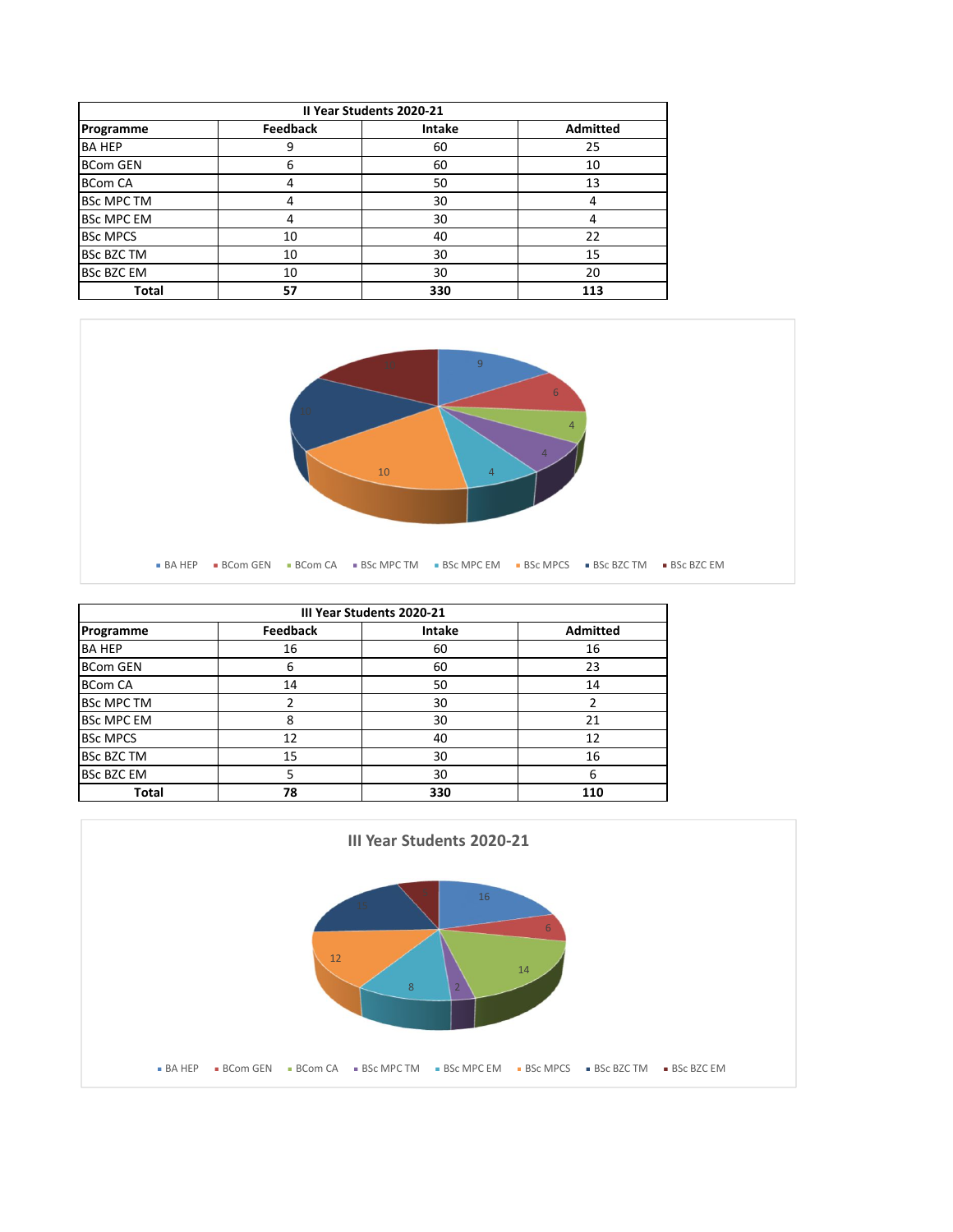



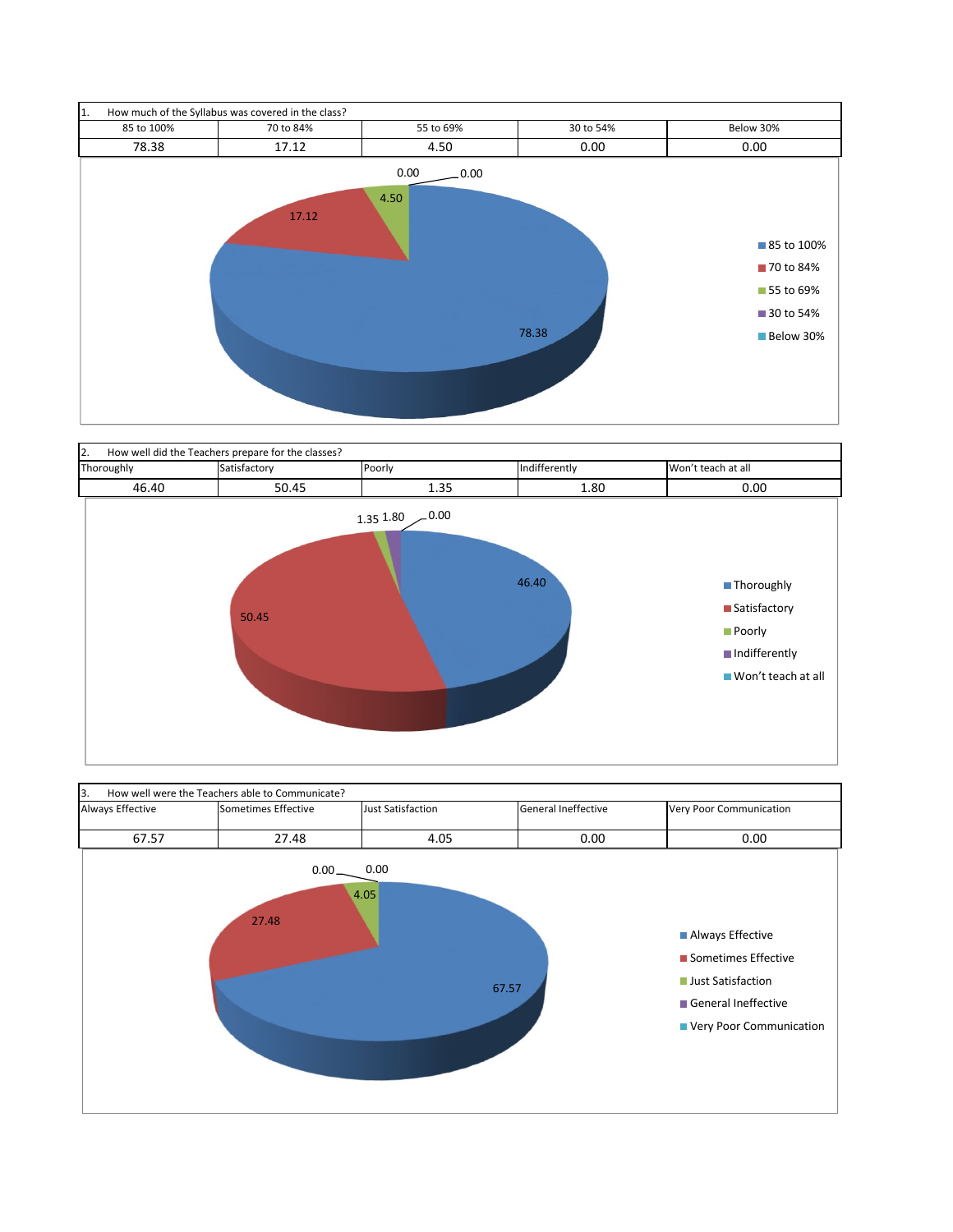



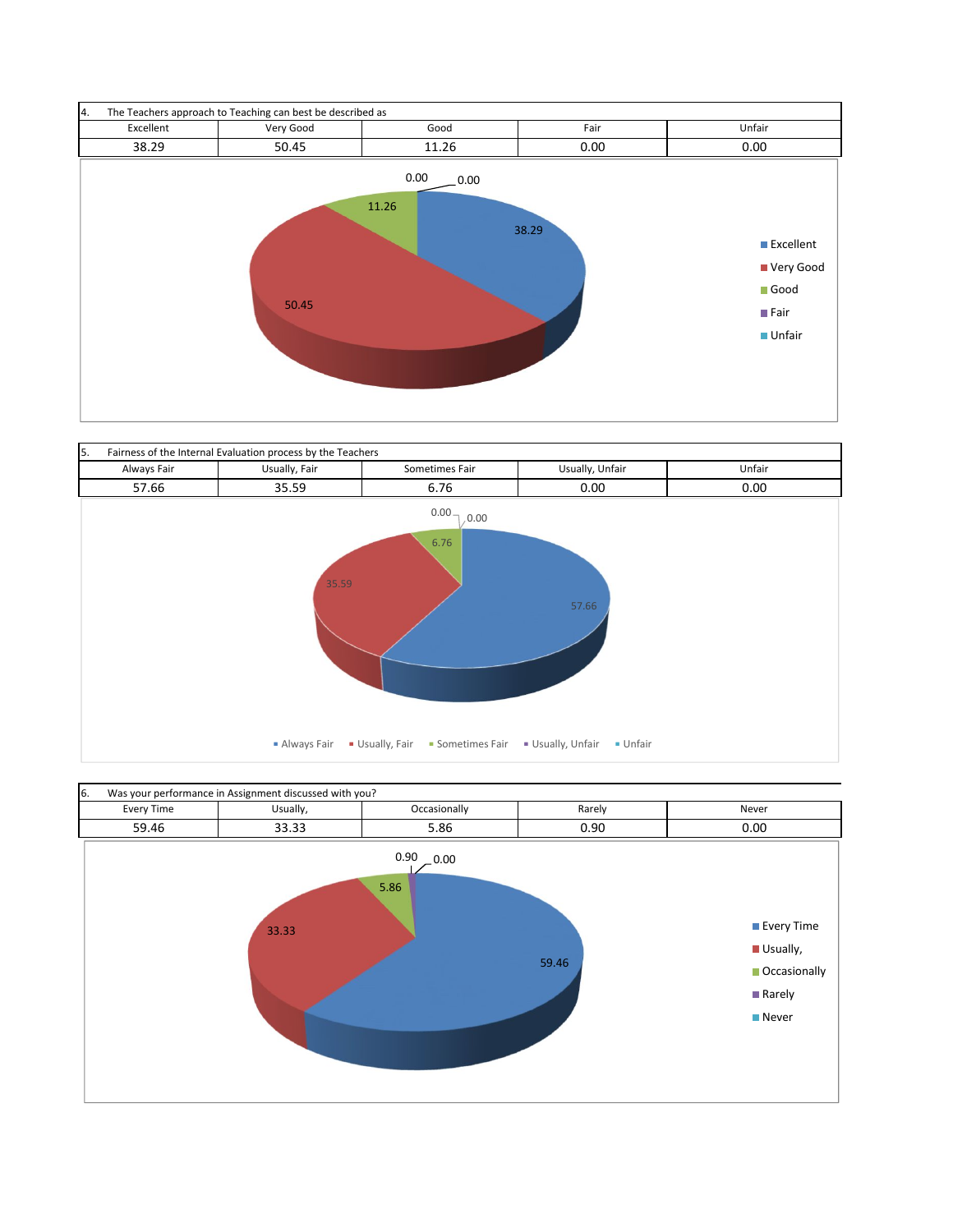| 7. | The Institute takes active interest in promoting Internship student exchange, Field Visit opportunities<br>for students |       |           |        |       |  |
|----|-------------------------------------------------------------------------------------------------------------------------|-------|-----------|--------|-------|--|
|    | Regularly                                                                                                               | Often | Sometimes | Rarely | Never |  |
|    | 40.09                                                                                                                   | 50.00 | 9.01      | 0.90   | 0.00  |  |





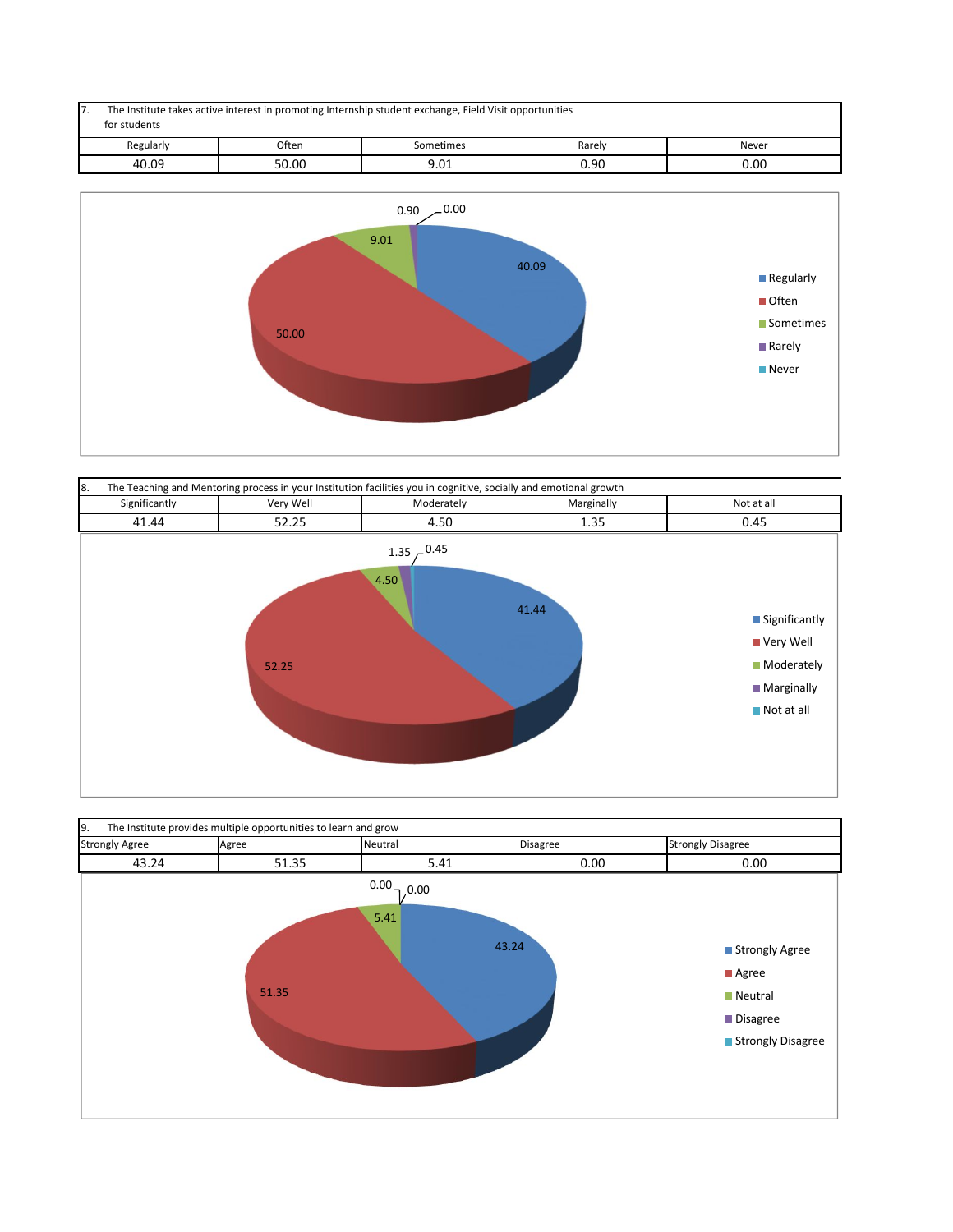



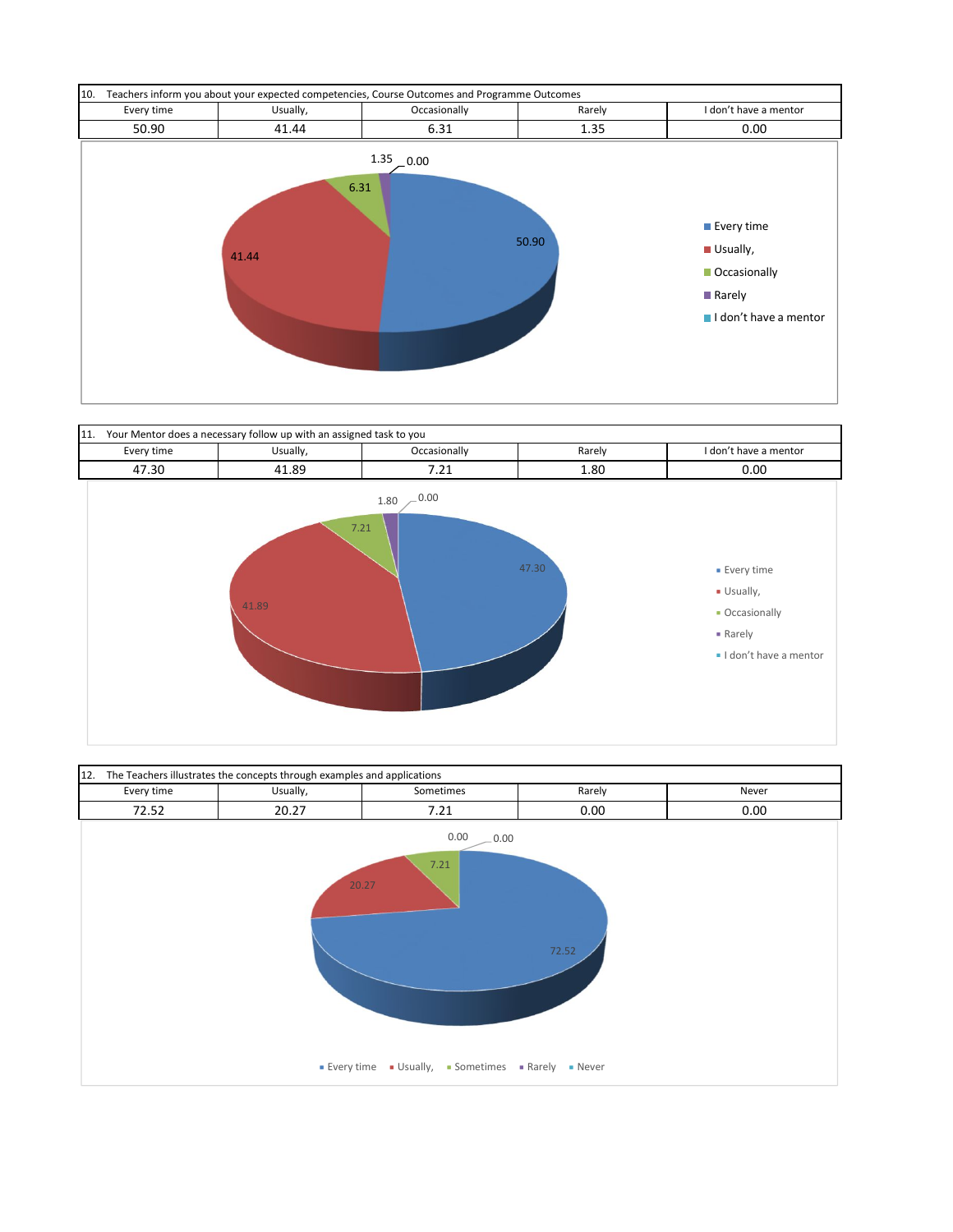



15. The Institution makes effort to engage students in the monitoring, continuous quality improvement of the Teaching Learning process

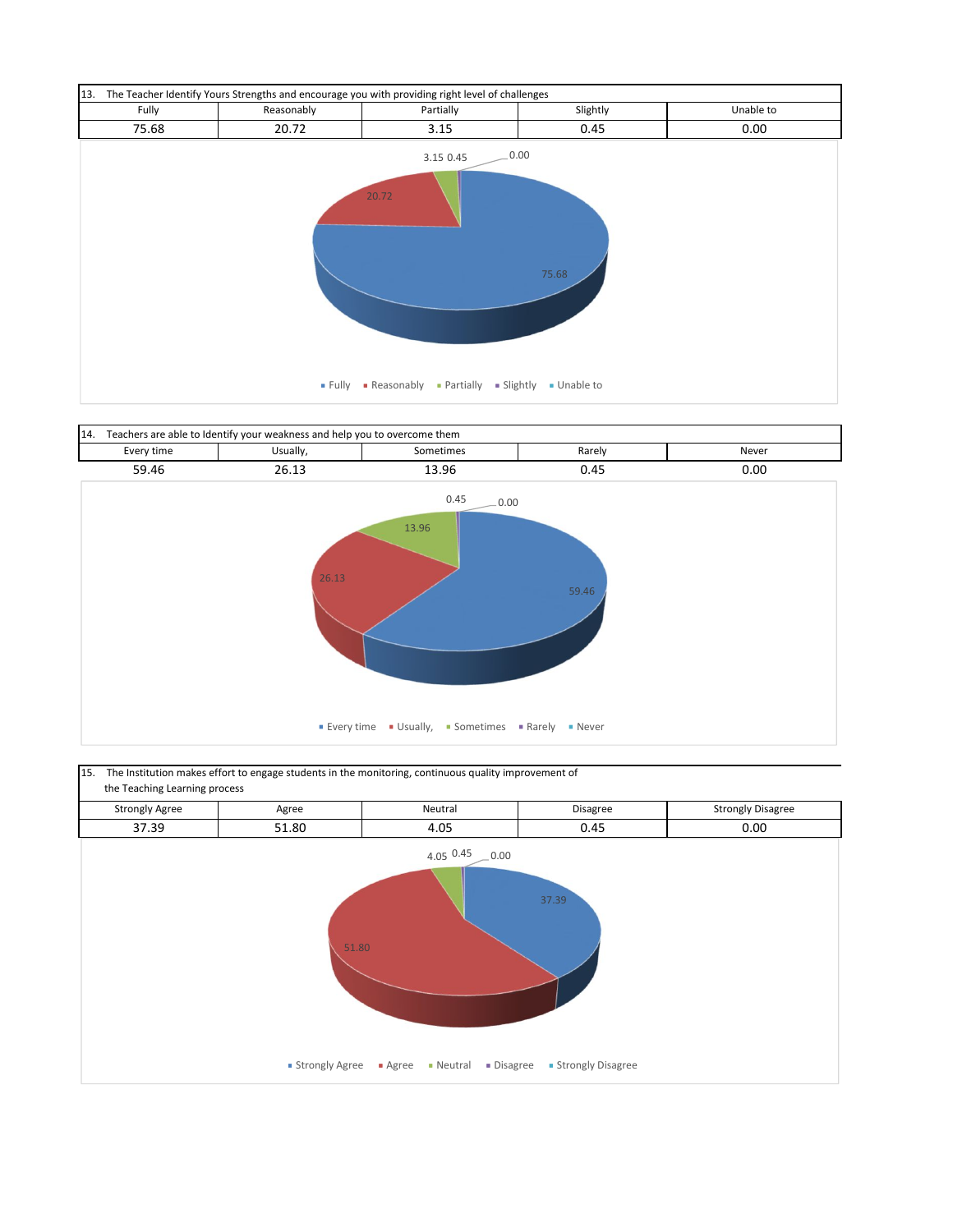



18. Efforts are made by the Institute to inculcate Soft Skills, Life Skills and Employability Skills to make you ready for the world of work